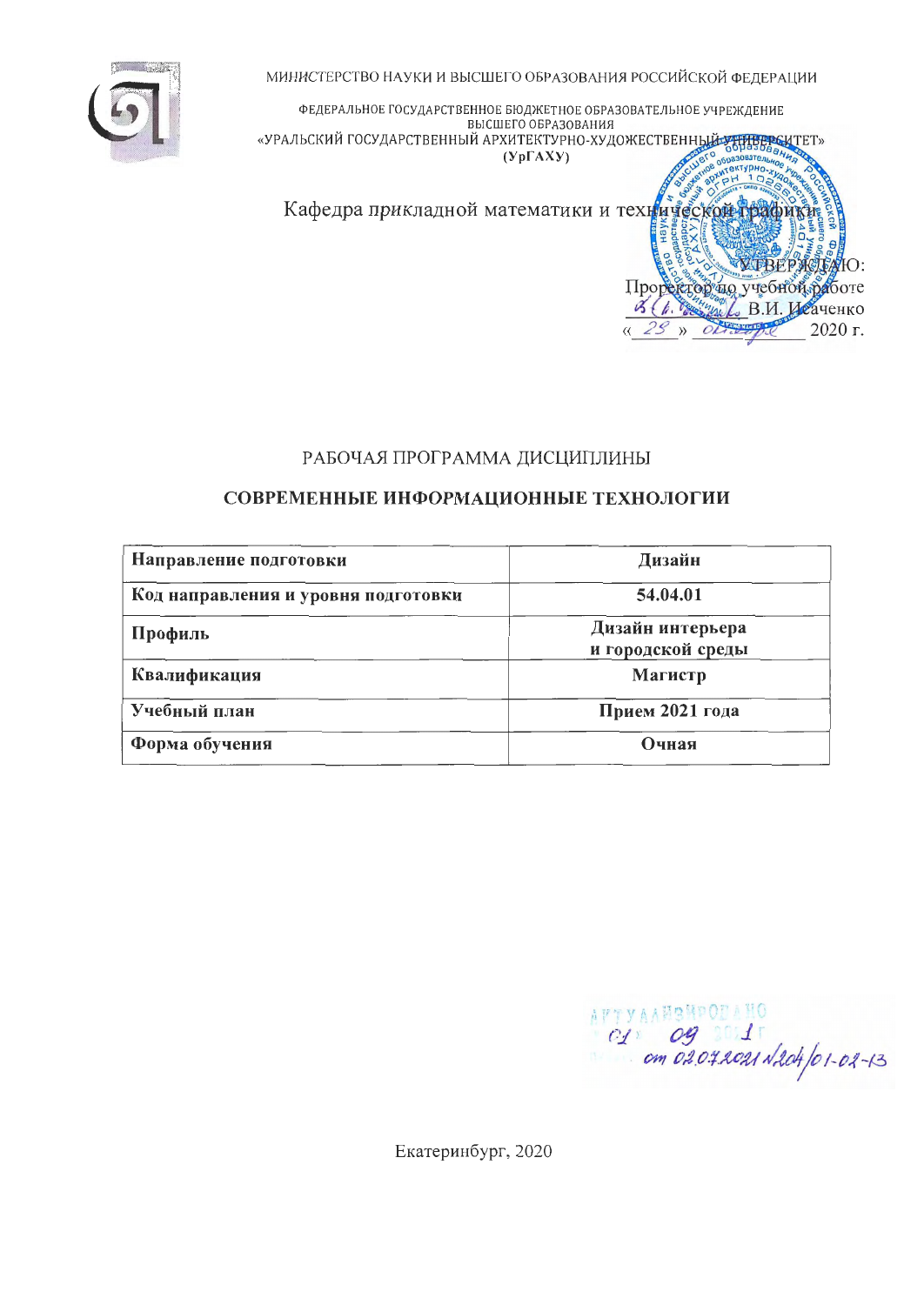# 1. ОБЩАЯ ХАРАКТЕРИСТИКА ДИСЦИПЛИНЫ СОВРЕМЕННЫЕ ИНФОРМАЦИОННЫЕ ТЕХНОЛОГИИ

#### 1.1. Место дисциплины в структуре образовательной программы, связи с другими дисциплинами:

Дисциплина СОВРЕМЕННЫЕ ИНФОРМАЦИОННЫЕ ТЕХНОЛОГИИ входит в часть образовательной программы, формируемую участниками образовательных отношений. Для изучения данной учебной дисциплины необходимы знания, умения и компетенции, полученные в рамках бакалавриата при изучении компьютерных дисциплин. Знания, умения и навыки, полученные в процессе изучения дисциплины СОВРЕМЕННЫЕ ИНФОРМАЦИОННЫЕ ТЕХНОЛОГИИ, необходимы для освоения дисциплины «Дизайн-проектирование», а также при прохождении производственной, проектно-технологической и преддипломной практики, при подготовке выпускной квалификационной работы.

#### 1.2. Краткий план построения процесса изучения дисциплины:

Процесс изучения дисциплины включает практические занятия и самостоятельную работу. Основные формы интерактивного обучения: работа в группах, портфолио. В ходе изучения дисциплины студенты выполняют реферат, графическую работу и проектно-исследовательскую работу.

Форма заключительного контроля при промежуточной аттестации - зачет с оценкой. Для проведения промежуточной аттестации по дисциплине создан фонд оценочных средств.

Оценка по дисциплине носит интегрированный характер, учитывающий результаты оценивания участия студентов в аудиторных занятиях, качества и своевременности выполнения упражнений и графических работ.

#### Планируемые результаты обучения по дисциплине  $1.3$

Процесс изучения дисциплины направлен на формирование элементов следующих компетенций в соответствии с ФГОС ВО и ОПОП ВО по направлению подготовки 54.04.01 Дизайн:  $ToG$ 

| Категория<br>компетенций | Код и наименование<br>компетенций                                                                                                                   | Индикаторы достижения компетенций                                                                                                                                                                                                                                                                                                                                                                                                                                                                                                                                              |
|--------------------------|-----------------------------------------------------------------------------------------------------------------------------------------------------|--------------------------------------------------------------------------------------------------------------------------------------------------------------------------------------------------------------------------------------------------------------------------------------------------------------------------------------------------------------------------------------------------------------------------------------------------------------------------------------------------------------------------------------------------------------------------------|
|                          | $\Pi K-2$ .<br>Способен создавать<br>презентацию и<br>осуществлять защиту<br>дизайн-проекта, в том<br>числе с использованием<br>цифровых технологий | $\Pi$ K-2.1.<br>работы<br>методы и приемы<br>знает<br>$\bf{B}$<br>современных графических редакторах<br>И<br>программах для проектирования;<br>$\Pi$ K-2.2.<br>умеет использовать современные цифровые<br>сбора<br>технологии<br>анализа<br>ДЛЯ<br>И<br>информации, эскизирования, визуализации<br>проектного<br>ПОДГОТОВКИ<br>решения,<br>презентаций и проектных материалов;<br>$\Pi$ K-2.3.<br>пользоваться современными<br>умеет<br>графическими редакторами<br>И<br>самостоятельно обучаться<br>новым<br>цифровым технологиям, востребованным в<br>проектной деятельности |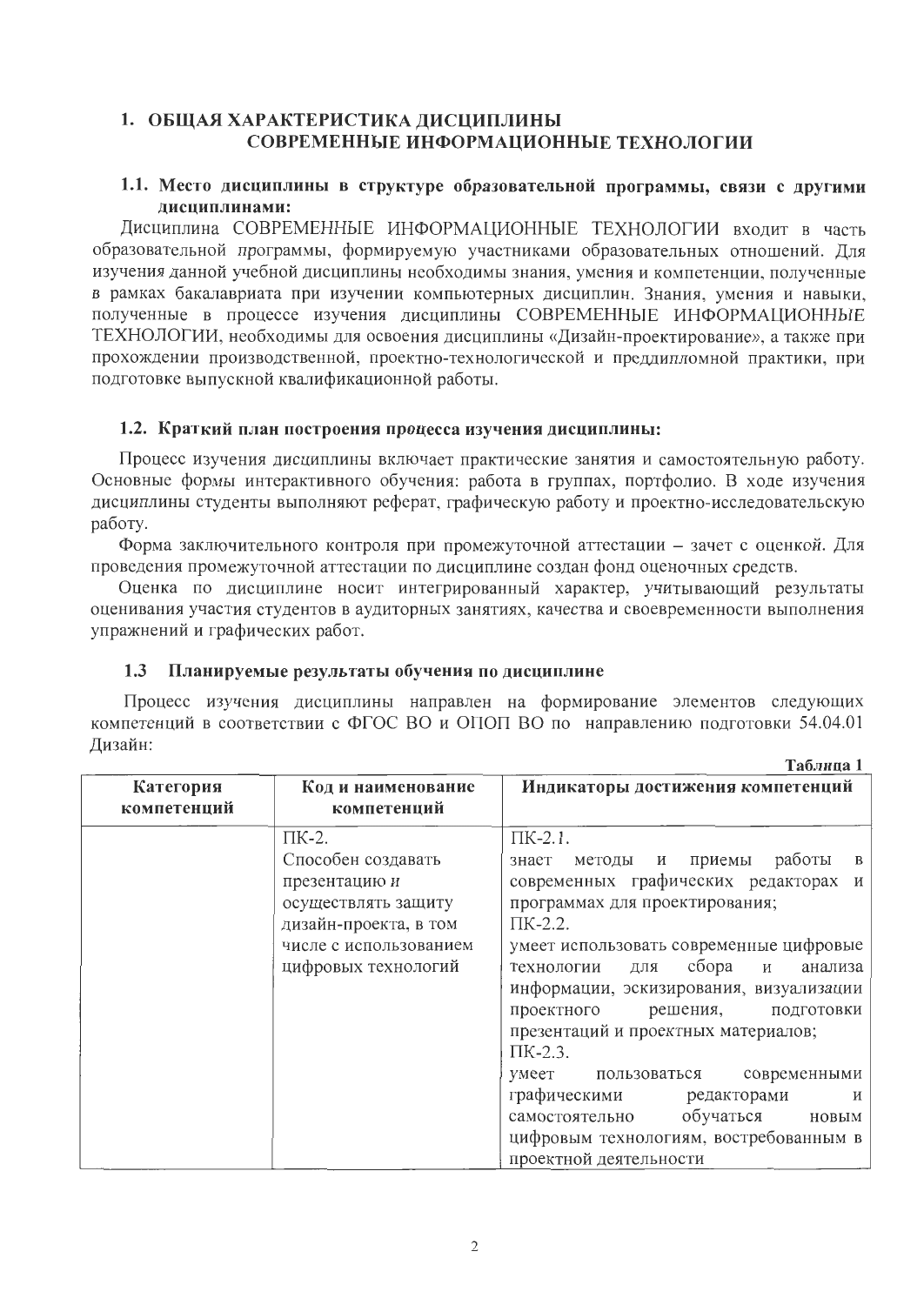| ПК-3.                  | $\Pi K-3.1$ .                                                 |
|------------------------|---------------------------------------------------------------|
| Способен создавать     | знает<br>современные социально                                |
| инновационные,         | востребованные творческие концепции в                         |
| социально              | дизайне, стилевые направления, свойства                       |
| востребованные дизайн- | материалов и современные технологии,                          |
| проекты предметно-     | нормативные требования к дизайн-проекту                       |
| пространственной среды | и оформлению проектной документации;                          |
| с учетом современных   | $\Pi$ K-3.2.                                                  |
| творческих, стилевых   | умеет<br>проведенных<br>на<br>основе                          |
| концепций в дизайне на | исследований разрабатывать концепцию                          |
| основе современных     | инновационного<br>социально-                                  |
| технологий             | востребованного дизайн-проекта;                               |
|                        | $\Pi$ K-3.3.                                                  |
|                        | умеет реализовывать проектную                                 |
|                        | решении<br>концепцию<br>проектном<br>$\mathbf{B}$             |
|                        | комплексных дизайн-проектов предметно-                        |
|                        | пространственной среды;                                       |
|                        | $\Pi$ K-3.4.                                                  |
|                        | умеет оформлять проектную документацию                        |
|                        | соответствии<br>существующими<br>$\mathbf{c}$<br>$\mathbf{B}$ |
|                        | нормативными документами, в том числе с                       |
|                        | использованием современных графических                        |
|                        | редакторов                                                    |

Планируемый результат изучения дисциплины в составе названных компетенций:

информационные, информационно-коммуникационные, Способность использовать современные цифровые технологии редакторы для реализации и создания визуализационного, презентационного, документационного компонентов в дизайн-проектах.

В результате изучения дисциплины обучающийся должен:

#### Знать:

а) теоретические основы современных информационных технологий; аппаратное и программное обеспечение персонального компьютера для графических работ в области дизайна интерьера и городской среды;

б) основные функциональные возможности современных графических редакторов в проектировании, визуализации и документирования дизайн-проектов;

в) методические приемы художественного цифрового моделирования объектов дизайна интерьеров и городской среды.

#### Уметь:

а) понимать и правильно использовать в своей профессиональной деятельности современную терминологию в области компьютерной графики;

б) применять функционал и методы современных графических редакторов в проектировании, визуализации и документирования дизайн-проектов;

в) анализировать и синтезировать методы решения прикладных профессиональных задач с использованием современных информационных технологий;

г) участвовать в обсуждениях данных и результатов применения современных компьютерных технологий в области дизайна интерьера и городской среды.

Демонстрировать навыки и опыт деятельности с использованием полученных знаний и умений в процессе профессиональной деятельности дизайнера интерьеров и городской среды.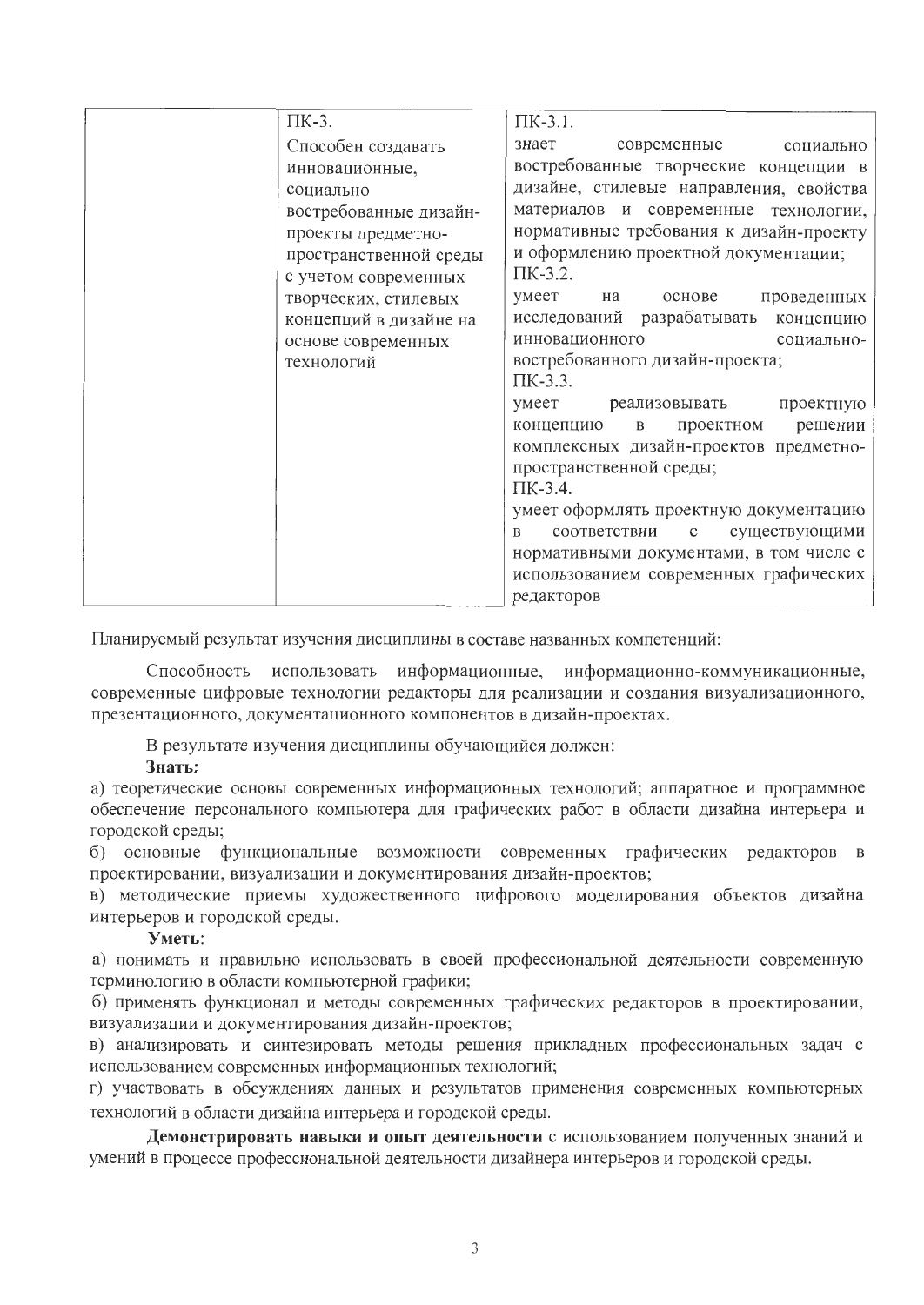# 1.4. Объем дисциплины

|                                                           |         | По семестрам |  |  |
|-----------------------------------------------------------|---------|--------------|--|--|
| Трудоемкость дисциплины                                   | Всего   |              |  |  |
| Зачетных единиц (з.е.)                                    | 3       | 3            |  |  |
| Часов (час)                                               | 108     | 108          |  |  |
| Контактная работа                                         |         |              |  |  |
| (минимальный объем):                                      |         |              |  |  |
| По видам учебных занятий:                                 |         |              |  |  |
| Аудиторные занятия всего, в т.ч.                          | 36      | 36           |  |  |
| Лекции (Л)                                                |         |              |  |  |
| Практические занятия (ПЗ)                                 | 36      | 36           |  |  |
| Семинары (С)                                              |         |              |  |  |
| Другие виды занятий (Др)                                  |         |              |  |  |
| Консультации (10% от Л, ПЗ, С, Др)                        |         |              |  |  |
| Самостоятельная работа всего, в т.ч.                      | 72      | 72           |  |  |
| Курсовой проект (КП)                                      |         |              |  |  |
| Курсовая работа (КР)                                      |         |              |  |  |
| Расчетно-графическая работа (РГР)                         |         |              |  |  |
| Графическая работа (ГР)                                   | 18      | 18           |  |  |
| Расчетная работа (РР)                                     |         |              |  |  |
| Pechpar (P)                                               | 12      | 12           |  |  |
| Практическая внеаудиторная (домашняя) работа<br>(ПВР, ДР) | 18      | 18           |  |  |
| Творческая работа (эссе, клаузура)                        |         |              |  |  |
| Подготовка к контрольной работе                           |         |              |  |  |
| Подготовка к экзамену, зачету                             |         |              |  |  |
| Другие виды самостоятельных занятий (подготовка           | 24      | 24           |  |  |
| к занятиям)                                               |         |              |  |  |
| Форма промежуточной аттестации по дисциплине              | Зачет с | 30           |  |  |
| (зачет, зачет с оценкой, экзамен)                         | оценкой |              |  |  |

# 2. СОДЕРЖАНИЕ ДИСЦИПЛИНЫ

Таблица 3

| Код<br>раздела | Раздел, тема, содержание дисциплины*                                                                                                                                                                                                                                                                                                                                                                                                                                              |  |  |  |  |  |  |
|----------------|-----------------------------------------------------------------------------------------------------------------------------------------------------------------------------------------------------------------------------------------------------------------------------------------------------------------------------------------------------------------------------------------------------------------------------------------------------------------------------------|--|--|--|--|--|--|
| P.1            | Теоретические основы современных информационных технологий                                                                                                                                                                                                                                                                                                                                                                                                                        |  |  |  |  |  |  |
|                | Тема 1.1. Введение в предмет. Цель, задачи, общая характеристика<br>дисциплины. Предметно-объектная область дисциплины. Понятийно-<br>категориальный аппарат дисциплины. Сущность и содержание дисциплины.<br>Основные разделы. Связь с другими дисциплинами.<br>Тема 1.2. Теоретические основы современных информационных технологий<br>Современные требования к специалистам, работающим в области дизайна<br>интерьера и городской среды. Аппаратное обеспечение персонального |  |  |  |  |  |  |
|                | компьютера для графических работ. Современная графическая система<br>компьютера.                                                                                                                                                                                                                                                                                                                                                                                                  |  |  |  |  |  |  |
|                | Тема 1.3. Обзор и исследование новейших методик постановки и решения                                                                                                                                                                                                                                                                                                                                                                                                              |  |  |  |  |  |  |
|                | художественных, технических и проектных задач в дизайне. Функционал и<br>методы современных графических редакторов в проектировании, визуализации<br>и документирования дизайн-проектов в интерьере и городской среде.                                                                                                                                                                                                                                                            |  |  |  |  |  |  |
|                | Тема 1.4. Цифровое искусство и дизайн. Современные информационные                                                                                                                                                                                                                                                                                                                                                                                                                 |  |  |  |  |  |  |

# Таблица 2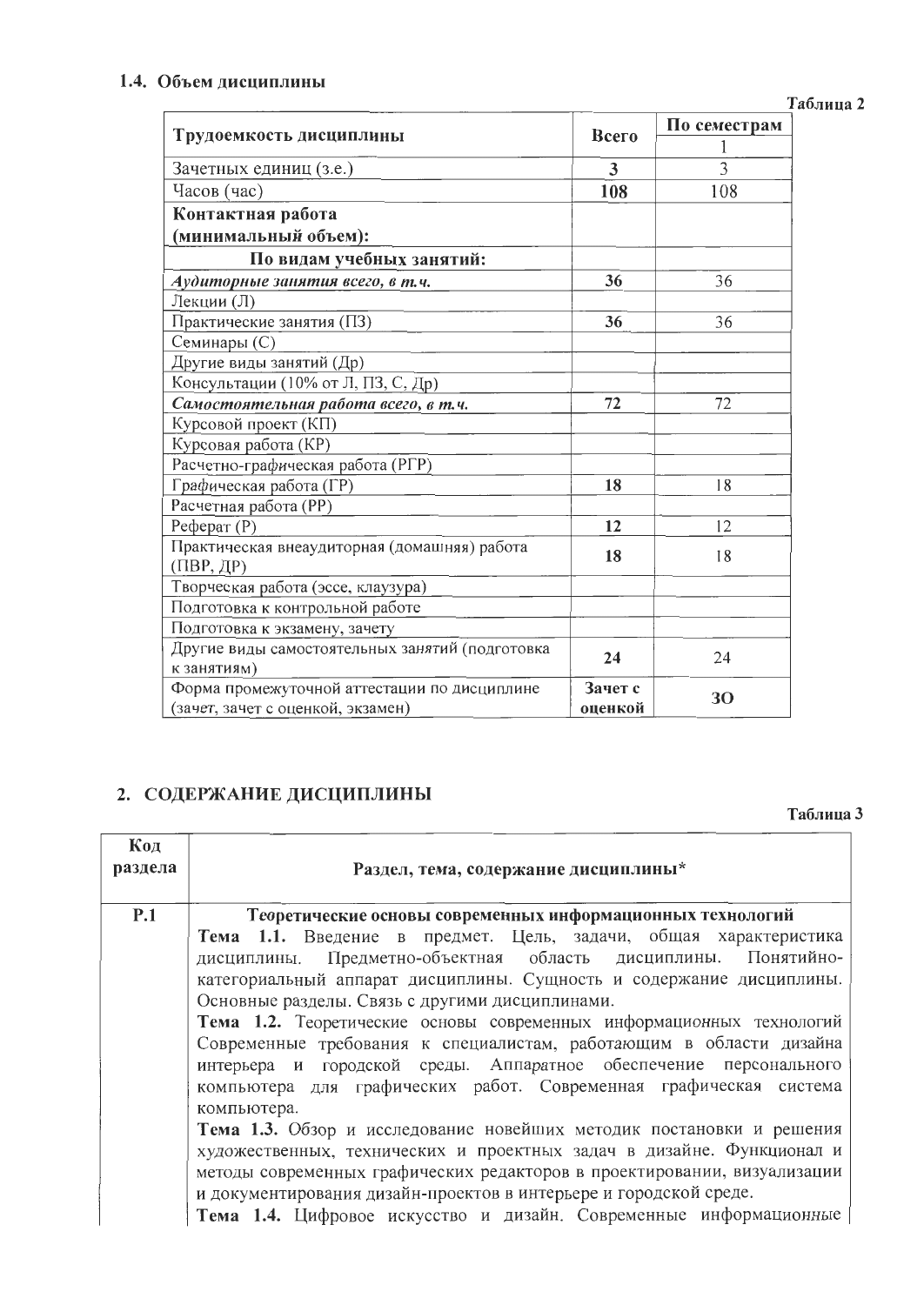|     | технологии в проектно-художественном творчестве. Создание новейших          |
|-----|-----------------------------------------------------------------------------|
|     | цифровых форм и объектов на базе современных технологий и их комбинаций.    |
|     | Анализ возможностей искусственного интеллекта в инструментарии последних    |
|     | версий популярного программного обеспечения профессиональной области        |
|     | дизайна. Алгоритмизация цифрового искусства, появление новых форм на        |
|     | основе цифровых алгоритмов. Алгоритмический дизайн. Алгоритмический         |
|     | дизайн цифровых продуктов. Примеры алгоритмов для моделирования и           |
|     | генерации новых дизайнерских форм, поверхностей и конструкций.              |
|     | Тема 1.5. Цифровое моделирование и цифровое производство в дизайне          |
|     | интерьеров и городской среды. Аддитивное производство объектов и            |
|     | компонентов дизайна.                                                        |
| P.2 | Информационные технологии в организации творческого процесса дизайнера      |
|     | интерьера и городской среды                                                 |
|     | Тема 2.1. Программный инструментарий для графических работ в                |
|     | профессиональной отрасли. Обзор программного обеспечения для решения        |
|     | прикладных задач дизайна интерьеров и городской среды.                      |
|     | Тема 2.2. Проектные методики дизайна как комплексная междисциплинарная      |
|     | область. Анализ современных проектных решений дизайна среды и городского    |
|     | пространства с точки зрения цифрового моделирования и исследований.         |
|     | Тема 2.3. Анализ и синтез методов решения прикладных профессиональных задач |
|     | с использованием современных информационных технологий.                     |
| P.3 | Методические приемы художественного цифрового моделирования                 |
|     | Тема 3.1. Перспективы развития информационных технологий в области          |
|     | дизайна. Компьютерные технологии как инструмент дизайна. Опережение         |
|     | практической составляющей дизайна над теоретическим осмыслением.            |
|     | Визуальная культура современного общества.                                  |
|     | Тема 3.2. Методические приемы художественного цифрового моделирования       |
|     | объектов дизайна интерьеров и городской среды средствами новейших           |
|     | технологий.                                                                 |

# 3. РАСПРЕДЕЛЕНИЕ УЧЕБНОГО ВРЕМЕНИ

# 3.1. Распределение аудиторных занятий и самостоятельной работы по разделам дисциплины

|         |                    |                     |              |        |                                     |                                                      |                  | Таблица 4                                                     |  |
|---------|--------------------|---------------------|--------------|--------|-------------------------------------|------------------------------------------------------|------------------|---------------------------------------------------------------|--|
|         |                    | Раздел дисциплины,  |              |        | Аудиторные занятия (час.)           |                                                      | Самост.          |                                                               |  |
| Семестр | семестра<br>Неделя | тема                | <b>BCELO</b> | Лекции | Практ.<br>занятия,<br>семина-<br>pы | из них<br>в форме<br>практи-<br>ческой<br>ПОДГОТОВКИ | работа<br>(4ac.) | Оценочные<br>средства<br>текущего<br>контроля<br>успеваемости |  |
|         | $1 - 3$            | P.1<br>Тема 1.1-1.5 | 18           |        | 6                                   | 6                                                    | 12               | Реферат                                                       |  |
|         | $4 - 16$           | P.2<br>Тема 2.1-2.3 | 78           |        | 26                                  | 26                                                   | 52               | Графическая<br>работа                                         |  |
|         | $17-$<br>18        | P.3<br>Тема 3.1-3.2 | 12           |        | $\overline{4}$                      | $\overline{4}$                                       | 8                | Проектно-<br>исследователь-<br>ская работа                    |  |
|         |                    | Итого:              | 108          |        | 36                                  | 36                                                   | 72               | Зачет с<br>оценкой                                            |  |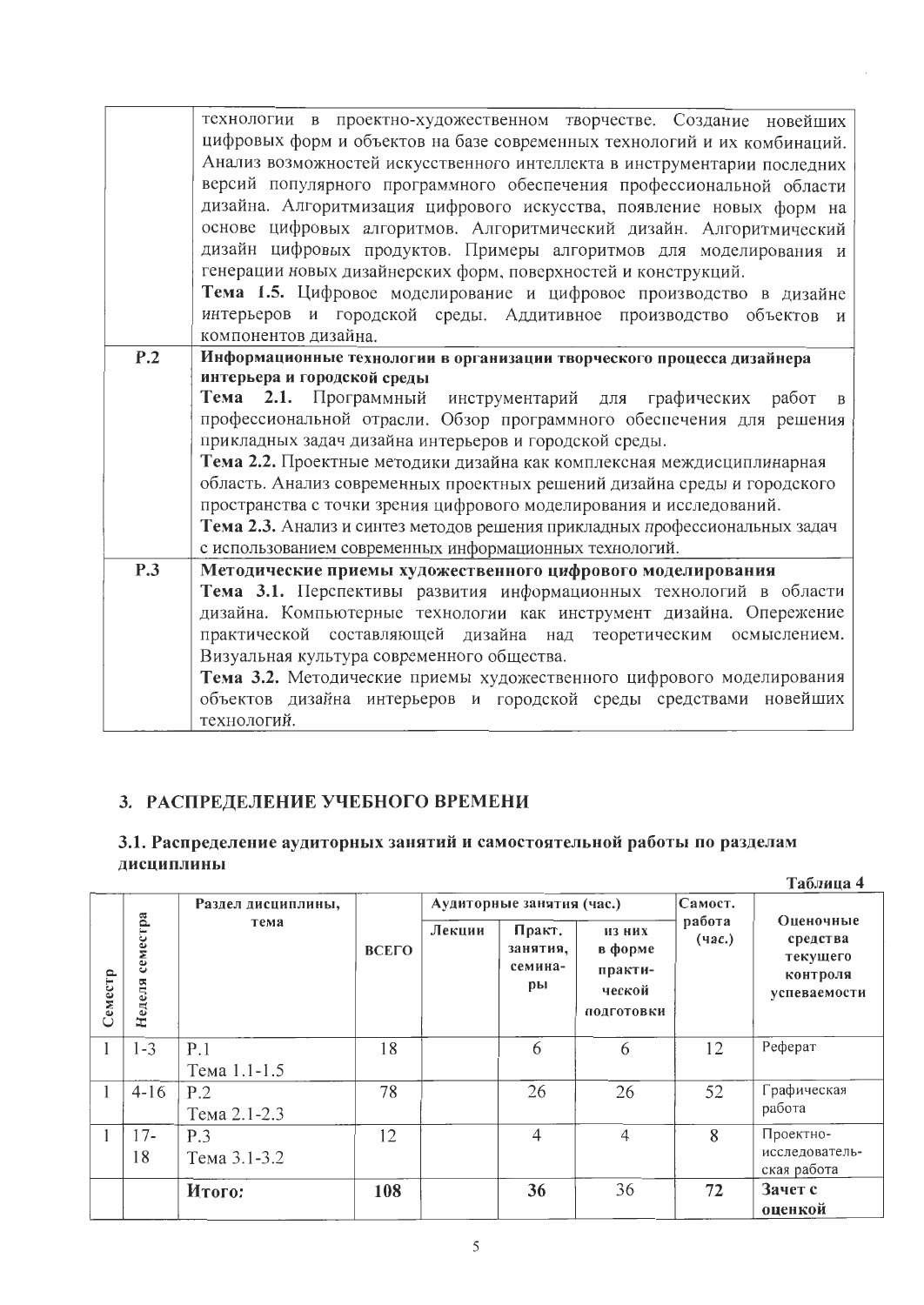# 3.2. Другие виды занятий

Не предусмотрено

# 3.3. Мероприятия самостоятельной работы и текущего контроля

# 3.3.1 Примерный перечень тем графических работ

Графическая работа. Разработка проектного решения дизайна интерьеров или городской среды с использованием современных информационных технологий.

# 3.3.2. Примерный перечень тем практических внеаудиторных (домашних) работ

В качестве домашних работ предусмотрено завершение аудиторных практических упражнений.

 $ToGauss \sim$ 

# 4. ПРИМЕНЯЕМЫЕ ТЕХНОЛОГИИ ОБУЧЕНИЯ

|                                           |                              |            |                          | Активные методы обучения |                        |                                    |                                |                    |                                           |                               |                       |                              |                                       | Дистанционные образовательные<br>технологии и электронное обучение |                                  |          |                                      |          |                            |
|-------------------------------------------|------------------------------|------------|--------------------------|--------------------------|------------------------|------------------------------------|--------------------------------|--------------------|-------------------------------------------|-------------------------------|-----------------------|------------------------------|---------------------------------------|--------------------------------------------------------------------|----------------------------------|----------|--------------------------------------|----------|----------------------------|
| Код<br>раздела,<br>темы<br>дисципл<br>ины | тестирование<br>Компьютерное | Кейс-метод | Деловая или ролевая игра | Портфолио                | команде<br>≃<br>Работа | кооперации<br>развивающей<br>Метод | система<br>Балльно-рейтинговая | метод<br>Проектный | методы (какие)<br>Мастер-классы<br>Другие | курсы,<br>Электронные учебные | размещенные в системе | электронного обучения Moodle | Виртуальные практикумы и<br>гренажеры | и видеоконференции<br>Вебинары                                     | web-конференции и<br>Асинхронные | семинары | разработка<br>работа и<br>Совместная | контента | какие)<br>Другие (указать, |
| P.1                                       |                              |            |                          | *                        | $\ast$                 |                                    |                                |                    |                                           |                               |                       |                              |                                       |                                                                    |                                  |          |                                      |          |                            |
| P.2                                       |                              |            |                          | $\ast$                   | $\ast$                 |                                    |                                | $*$                |                                           |                               |                       |                              |                                       |                                                                    |                                  |          |                                      |          |                            |
| P.3                                       |                              |            |                          | *                        | ∗                      |                                    |                                | ∗                  |                                           |                               |                       |                              |                                       |                                                                    |                                  |          |                                      | *        |                            |

# 5. УЧЕБНО-МЕТОДИЧЕСКОЕ И ИНФОРМАЦИОННОЕ ОБЕСПЕЧЕНИЕ ДИСЦИПЛИНЫ

# 5.1. Рекомендуемая литература

# 5.1.1. Основная литература

1. Цифровые технологии в дизайне. История, теория, практика: учебник и практикум для вузов / А. Н. Лаврентьев [и др.]; под редакцией А. Н. Лаврентьева. - 2-е изд., испр. и доп. - Москва: Издательство Юрайт, 2021. - 208 с. - (Высшее образование). - ISBN 978-5-534-07962-3. -Текст: электронный // ЭБС Юрайт [сайт]. — URL: https://urait.ru/bcode/473416

# 5.1.2. Дополнительная литература

1. 3D Studio Max + VRay. Проектирование дизайна среды: учебное пособие / Д.А. Хворостов. -М.: Форум: НИЦ ИНФРА-М, 2015. - 272 с.

Режим доступа: https://new.znanium.com/catalog/document?id=330256

2. Ложкина, Е. А. Проектирование в среде 3ds Max: учебное пособие / Е. А. Ложкина, В. С. Ложкин. — Новосибирск: НГТУ, 2019. — 180 с. — ISBN 978-5-7782-3780-3. — Текст:

электронный // Лань: электронно-библиотечная система. — URL:

https://e.lanbook.com/book/152241 (дата обращения: 27.04.2021). — Режим доступа: для авториз.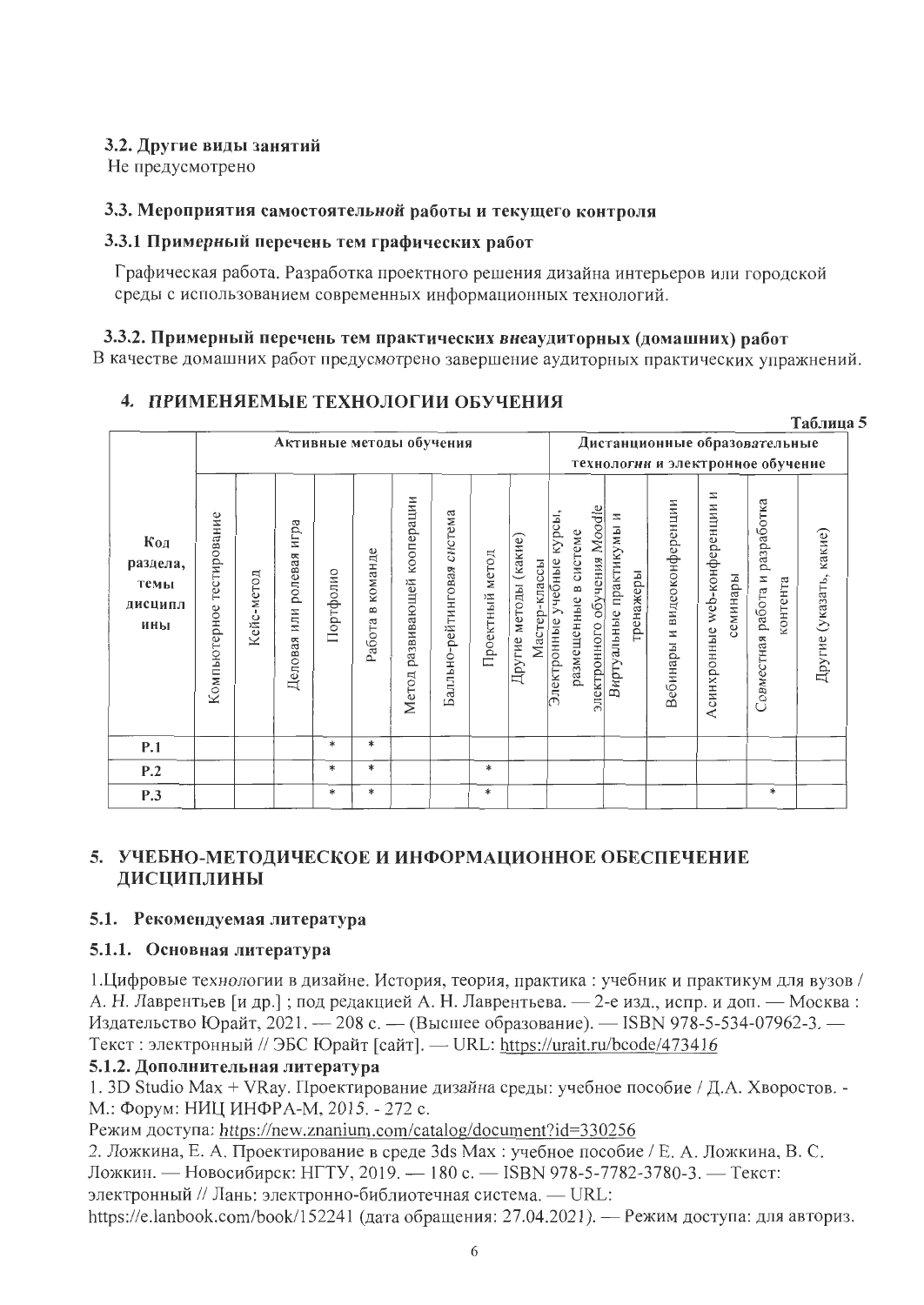пользователей.

# 5.2. Учебно-методическое обеспечение для самостоятельной работы

Не используется

#### $5.3$ Перечень информационных технологий, используемых при осуществлении образовательного процесса по дисциплине, включая перечень программного обеспечения и информационных справочных систем

# 5.3.1 Перечень программного обеспечения

Таблица 6

| Тип ПО                             | Название          | Источник               | Доступность для<br>студентов     |
|------------------------------------|-------------------|------------------------|----------------------------------|
| Прикладное ПО/                     | Adobe Illustrator | Лицензионная программа | Доступно<br>в компьютерном       |
| Прикладное ПО/                     | Adobe Photoshop   | Лицензионная программа | классе и в<br>аудиториях для     |
| Прикладное ПО/<br>3D моделирование | 3D Studio MAX     | Лицензионная программа | самостоятельной<br>работы УрГАХУ |
| Прикладное ПО/<br>Офисный пакет    | Microsoft Office  | Лицензионная программа |                                  |

# 5.3.2 Базы данных и информационные справочные системы

Университетская библиотека. - Режим доступа: http://biblioclub.ru/

Научная электронная библиотека. Режим доступа: https://elibrary.ru/

Электронно-библиотечная система Издательства Лань (ЭБС). Режим доступа: https://e.lanbook.com/

Электронно-библиотечная система «ZNANIUM.COM». Режим доступа: http:// http://znanium.com

Электронная библиотечная система «ЭБС ЮРАЙТ». Режим доступа: https://biblio-online.ru/ Справочная правовая система «Гарант». Режим доступа: http://garant.ru Реферативная база данных рецензируемой литературы Scopus. Режим доступа:

https://www.scopus.com

Политематическая реферативно-библиографическая и наукометрическая (библиометрическая) база данных Web of Science. Режим доступа:http://.webofknowledge.com

# 5.4. Электронные образовательные ресурсы

- 1. https://renderstuff.com/
- 2. https://www.youtube.com/playlist?list=PLWLwOOObgDMrwhUoeBvdNfUSj7-w-EUF2
- 3. https://www.youtube.com/playlist?list=PLmaZf\_calrAY-6XbDH2DbbGcn7hyxNovt
- 4. https://3dmaster.ru/uroki/
- 5. https://applicata.xyz/basic-3d-max

# 6 МЕТОДИЧЕСКИЕ УКАЗАНИЯ ДЛЯ ОБУЧАЮЩИХСЯ ПО ОСВОЕНИЮ ДИСЦИПЛИНЫ

Студент обязан:

1) знать:

- график учебного процесса по дисциплине (календарный план аудиторных занятий и план-график самостоятельной работы);
- порядок формирования итоговой оценки по дисциплине;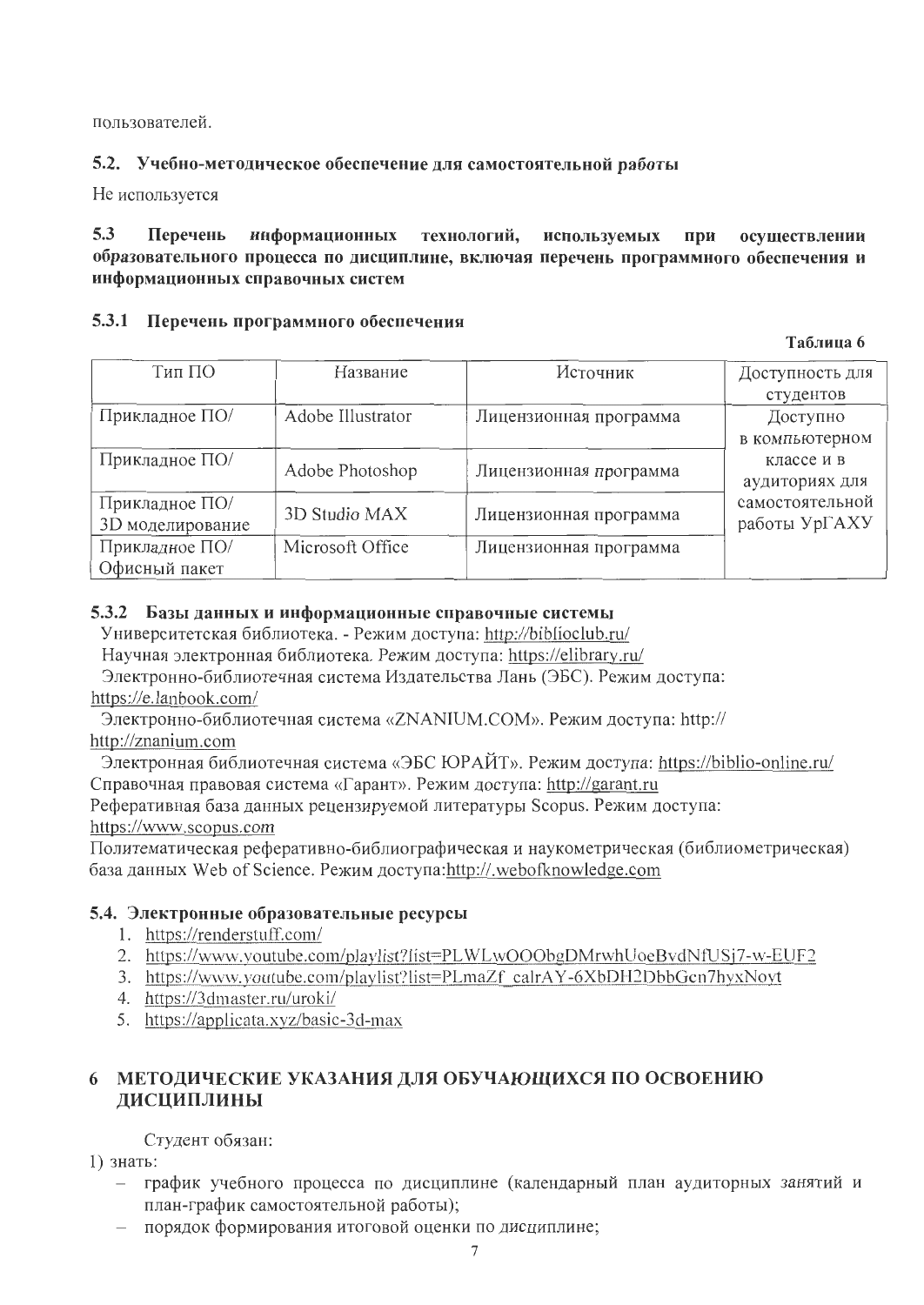(преподаватель на первом занятии по дисциплине знакомит студентов с перечисленными организационно-методическими материалами);

- 2) посещать все виды аудиторных занятий (преподаватель контролирует посещение всех видов занятий), вести самостоятельную работу по дисциплине, используя литературу, рекомендованную в рабочей программе дисциплины и преподавателем (преподаватель передает список рекомендуемой литературы студентам);
- 3) готовиться и активно участвовать в аудиторных занятиях, используя рекомендованную литературу и методические материалы;
- 4) своевременно и качественно выполнять все виды аудиторных и самостоятельных работ, предусмотренных графиком учебного процесса по дисциплине (преподаватель ведет непрерывный мониторинг учебной деятельности студентов);
- 5) в случае возникновения задолженностей по текущим работам своевременно до окончания семестра устранить их, выполняя недостающие или исправляя не зачтенные работы, предусмотренные графиком учебного процесса (преподаватель на основе данных мониторинга учебной деятельности своевременно предупреждает студентов о возникших задолженностях и необходимости их устранения).

# 7 МАТЕРИАЛЬНО-ТЕХНИЧЕСКОЕ ОБЕСПЕЧЕНИЕ ДИСЦИПЛИНЫ

Для проведения занятий по дисциплине используются:

1. Компьютерные классы, компьютеры которых объединены в локальную сеть.

2. Доступ к сети Интернет с каждого рабочего места студента.

3. Необходимое лицензионное программное обеспечение.

4. Демонстрационный материал и тестовые задания, размещенные на магнитных носителях с программным обеспечением.

5. Лекционная аудитория, оборудованная проектором.

# 8. ФОНД ОЦЕНОЧНЫХ СРЕДСТВ ДЛЯ ПРОВЕДЕНИЯ ПРОМЕЖУТОЧНОЙ **АТТЕСТАЦИИ**

Фонд оценочных средств предназначен для оценки:

- 1) соответствия фактически достигнутых каждым студентом результатов изучения дисциплины результатам, запланированным в формате индикаторов «знать, уметь, иметь навыки» (п.1.4) и получения интегрированной оценки по дисциплине;
- 2) уровня формирования элементов компетенций, соответствующих этапу изучения дисциплины.

#### КОНТРОЛЬНО-ОЦЕНОЧНЫХ **РЕЗУЛЬТАТОВ** 8.1. КРИТЕРИИ ОЦЕНИВАНИЯ ПРОМЕЖУТОЧНОЙ АТТЕСТАЦИИ МЕРОПРИЯТИЙ ТЕКУШЕЙ И  $\Pi$ <sup>O</sup> ДИСЦИПЛИНЕ

8.1.1. Уровень формирования элементов компетенций, соответствующих этапу изучения дисциплины, оценивается с использованием критериев и шкалы оценок, утвержденных  $YMC^*$ :

| Критерии                          | Шкала оценок                              |                     |  |
|-----------------------------------|-------------------------------------------|---------------------|--|
| Оценка по дисциплине              | Уровень освоения элементов<br>компетенций |                     |  |
| Отлично                           |                                           | Высокий             |  |
| Хорошо                            | Зачтено                                   | Повышенный          |  |
| Удовлетворительно                 |                                           | Пороговый           |  |
| Не зачтено<br>Неудовлетворительно |                                           | Элементы не освоены |  |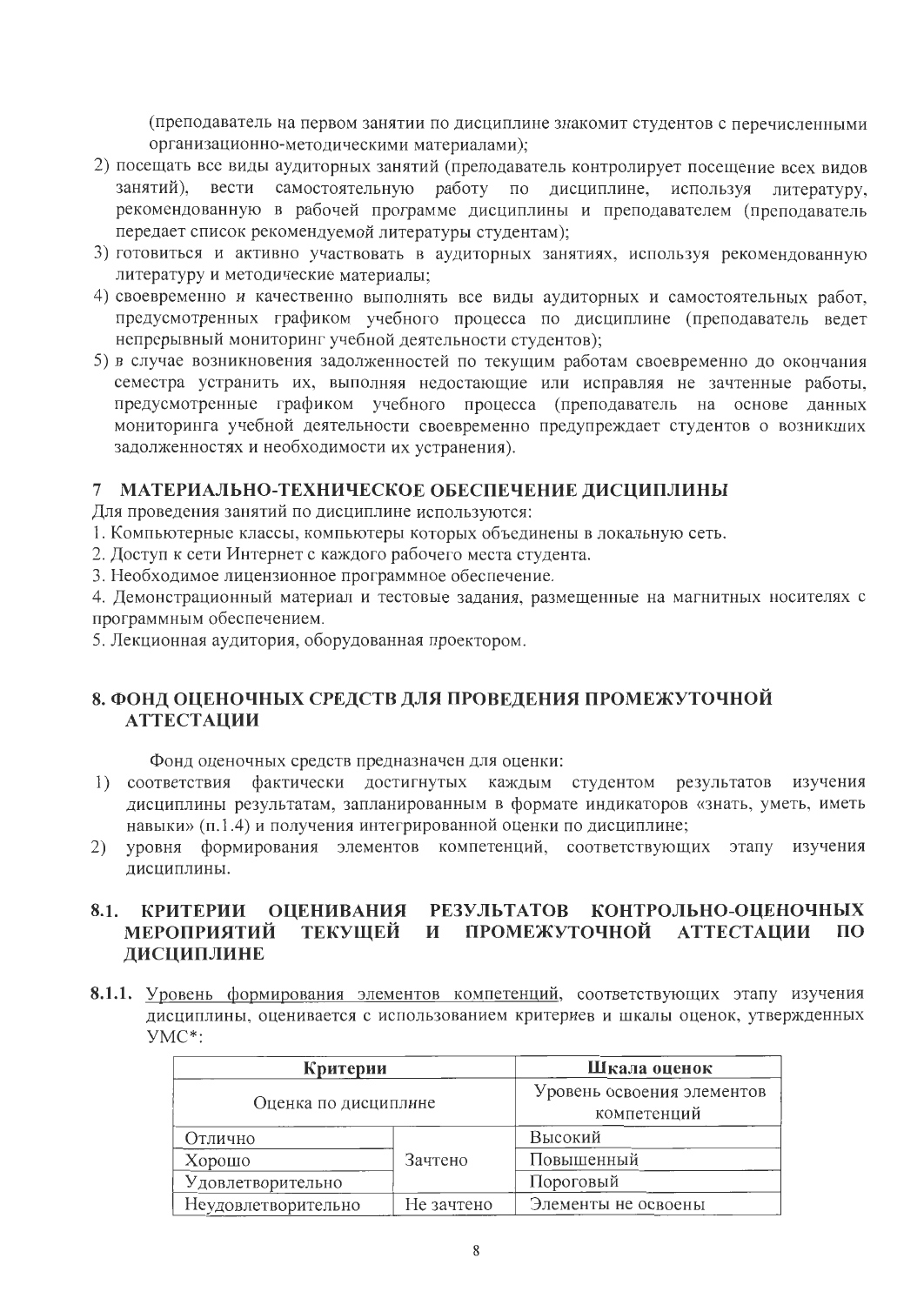\*) описание критериев см. Приложение 1.

8.1.2. Промежуточная аттестация по дисциплине представляет собой комплексную оценку, определяемую уровнем выполнения **BCCX** запланированных контрольно-оценочных мероприятий (КОМ). Используемый набор КОМ имеет следующую характеристику:

 $To6 = 7$ 

|                      |                                         | 140.11114                          |
|----------------------|-----------------------------------------|------------------------------------|
| $N_{2}$<br>$\Pi/\Pi$ | Форма КОМ                               | Состав КОМ                         |
|                      | Посещение лекций и практических занятий |                                    |
|                      | Рефераты                                | Задания и темы                     |
| 3                    | Графическая работа                      | требования                         |
|                      | Проектно-исследовательская работа       | 5 заданий                          |
|                      | Зачет с оценкой                         | Выполнение всех<br>работ семестра. |

Характеристика состава заданий КОМ приведена в разделе 8.3.

8.1.3. Оценка знаний, умений и навыков, продемонстрированных студентами при выполнении отдельных контрольно-оценочных мероприятий и оценочных заданий, входящих в их состав, осуществляется с применением следующей шкалы оценок и критериев:

| Уровни оценки<br>достижений<br>студента (оценки) | Критерии<br>для определения уровня достижений<br>Выполненное оценочное задание:                  | Шкала оценок               |  |  |
|--------------------------------------------------|--------------------------------------------------------------------------------------------------|----------------------------|--|--|
| <b>Высокий</b> (В)                               | соответствует требованиям*, замечаний нет                                                        | Отлично (5)                |  |  |
| Средний (С)                                      | соответствует требованиям*, имеются<br>замечания, которые не требуют<br>обязательного устранения | Хорошо $(4)$               |  |  |
| Пороговый $(\Pi)$                                | не в полной мере соответствует<br>требованиям*, есть замечания                                   | Удовлетворительно<br>3     |  |  |
| Недостаточный (Н)                                | не соответствует требованиям*, имеет<br>существенные ошибки, требующие<br>исправления            | Неудовлетворительно<br>(2) |  |  |
| Нет результата $(O)$                             | не выполнено или отсутствует                                                                     | Оценка не<br>выставляется  |  |  |

\*) Требования и уровень достижений студентов (соответствие требованиям) по каждому контрольно-оценочному мероприятию определяется с учетом критериев, приведенных в Приложении 1.

# 8.2. КРИТЕРИИ ОЦЕНИВАНИЯ РЕЗУЛЬТАТОВ ПРОМЕЖУТОЧНОЙ АТТЕСТАЦИИ ПРИ ИСПОЛЬЗОВАНИИ НЕЗАВИСИМОГО ТЕСТОВОГО КОНТРОЛЯ

При проведении независимого тестового контроля как формы промежуточной аттестации применяется методика оценивания результатов, предлагаемая разработчиками тестов.

# 8.3. ОЦЕНОЧНЫЕ СРЕДСТВА ДЛЯ ПРОВЕДЕНИЯ ТЕКУЩЕЙ И ПРОМЕЖУТОЧНОЙ АТТЕСТАЦИИ

# 8.3.1. Перечень тем для рефератов:

1. Решение задач проектирования индивидуальной дизайнерской корпусной мебели.

2. Документирование дизайн-проектов в интерьере и городской среде.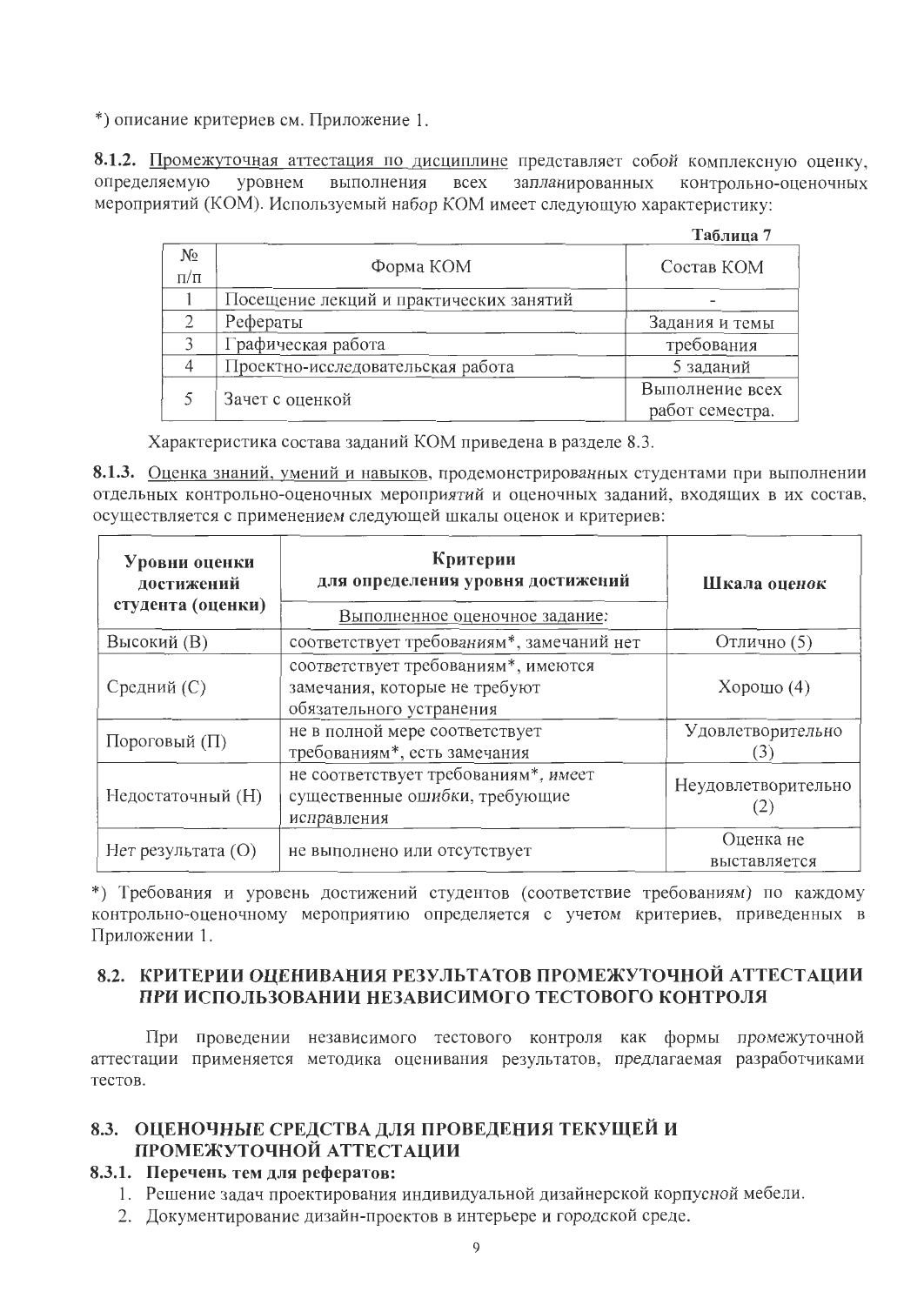- 3. Цифровое искусство.
- 4. Алгоритмический дизайн в интерьере.
- 5. Новейшие генерации дизайнерских форм.
- 6. Цифровое производство дизайнерских аксессуаров.
- 7. Аддитивное производство объектов дизайна.

### Требования к реферату:

Целью реферативной работы является приобретение навыков работы с литературой, обобщения литературных источников и практического материала по теме,

способности грамотно излагать вопросы темы, делать выводы.

Общий объем работы - 10-15 страниц печатного текста (с учетом титульного листа, содержания и списка литературы) на бумаге формата А4, на одной стороне листа. Формат. Реферат должен быть выполнен на одной стороне листа белой бумаги формата А4 (210х297 мм). Интервал межстрочный - полуторный. Цвет шрифта - черный. Гарнитура шрифта основного текста — «Times New Roman». Кегль (размер) 14 пунктов. Размеры полей страницы (не менее): левое - 30 мм, верхнее, и нижнее, правое - 20 мм. Формат абзаца: полное выравнивание («по ширине»). Отступ красной строки одинаковый по всему тексту.

Реферат должен содержать: титульный лист, оглавление, введение, основную часть (разделы, части), выводы (заключительная часть), приложения,

пронумерованный список использованной литературы (не менее 5-ти источников) с указанием автора, названия, места издания, издательства, года издания.

# 8.3.2. Перечень заданий для графических работ

Графическая работа: Интерьер помещения.

Требования:

- 1. Соблюдение пропорций.
- 2. Наличие окон и дверей.
- 3. Наличие библиотечных элементов обстановки.
- 4. Наличие индивидуально разработанных моделей элементов обстановки.

# 8.3.3. Перечень заданий для проектно-исследовательской работы

- 1. Изучить историю возникновения объекта дизайна (по профилю) (например: конструктор, диван, костюм)
- 2. Сравнить объект дизайна с другими видами подобных объектов
- 3. Определить наиболее востребованные опции с помощью исследования
- 4. Провести цифровой эксперимент
- 5. Обработать полученные данные и сделать выводы

Сдать в виде презентации проекта в формате pdf, 10-15 страниц

#### Критерии оценки дифференцированного зачета

Оценка «отлично», «зачтено»

систематизированные, глубокие и полные знания по всем разделам дисциплины, а также по  $\equiv$ основным вопросам, выходящим за пределы учебной программы;

точное использование научной терминологии систематически грамотное и логически правильное изложение ответа на вопросы;

безупречное владение инструментарием учебной дисциплины, умение его эффективно  $\overline{\phantom{m}}$ использовать в постановке научных и практических задач;

выраженная способность самостоятельно и творчески решать сложные проблемы и нестандартные ситуации;

полное и глубокое усвоение основной и дополнительной литературы, рекомендованной  $\overline{\phantom{0}}$ учебной программой по дисциплине;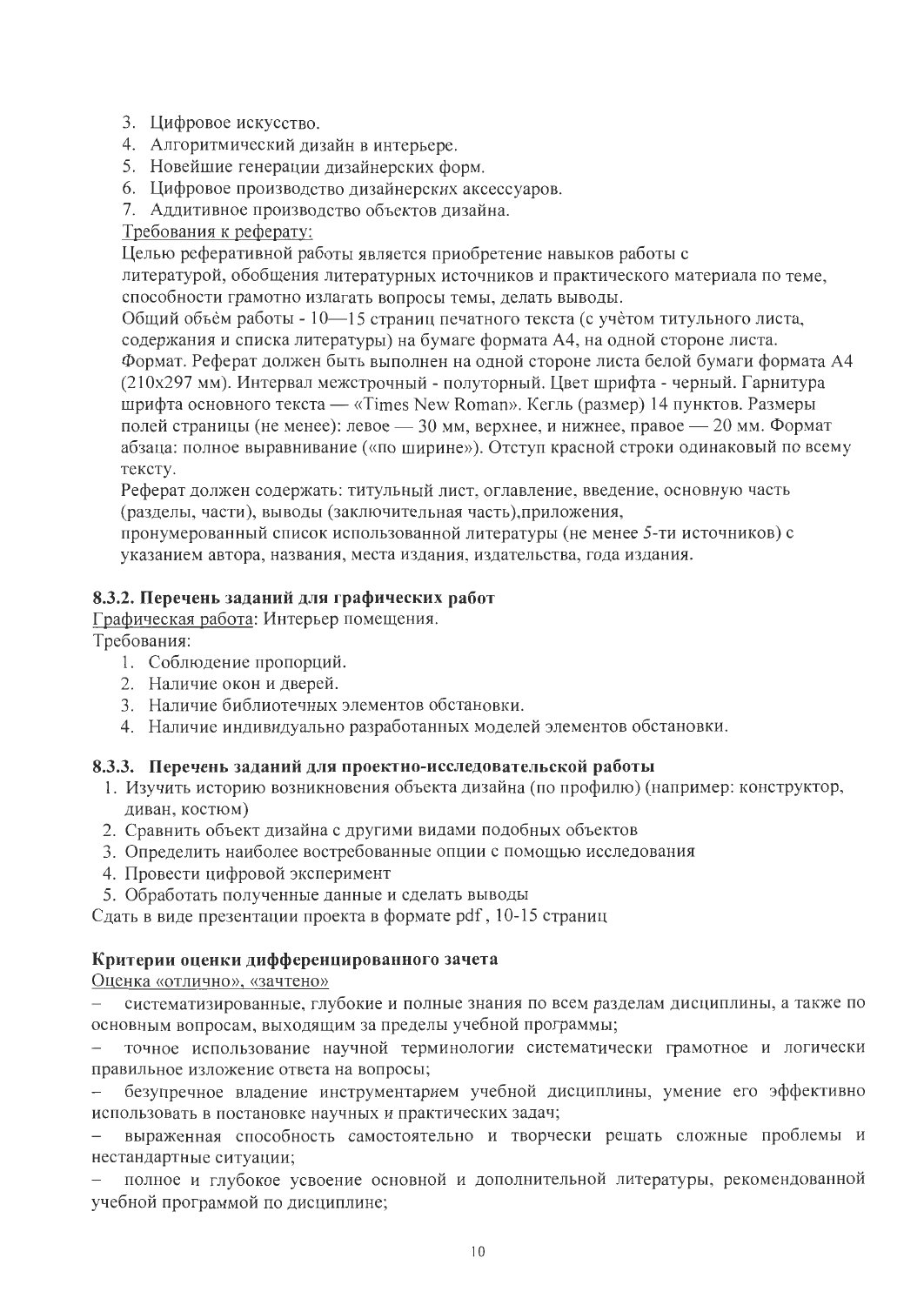умение ориентироваться в теориях, концепциях и направлениях дисциплины и давать им критическую оценку, используя научные достижения других дисциплин;

творческая самостоятельная работа на практических/семинарских/лабораторных занятиях, активное участие в групповых обсуждениях, высокий уровень культуры исполнения заданий;

высокий уровень сформированности заявленных в рабочей программе компетенций.

Оценка «хорошо», «зачтено»

достаточно полные и систематизированные знания по дисциплине;

умение ориентироваться в основных теориях, концепциях и направлениях дисциплины и давать им критическую оценку;

 $\equiv$ использование научной терминологии, лингвистически и логически правильное изложение ответа на вопросы, умение делать обоснованные выводы;

владение инструментарием по дисциплине, умение его использовать в постановке и решении научных и профессиональных задач;

усвоение основной и дополнительной литературы, рекомендованной учебной программой по дисциплине;

самостоятельная работа на практических занятиях, участие в групповых обсуждениях, высокий уровень культуры исполнения заданий;

средний уровень сформированности заявленных в рабочей программе компетенций.  $\frac{1}{2}$ Оценка «удовлетворительно», «зачтено»

достаточный минимальный объем знаний по дисциплине;

 $\equiv$ усвоение основной литературы, рекомендованной учебной программой;

умение ориентироваться в основных теориях, концепциях и направлениях по дисциплине и давать им оценку;

использование научной терминологии, стилистическое и логическое изложение ответа на  $\frac{1}{2}$ вопросы, умение делать выводы без существенных ошибок;

владение инструментарием учебной дисциплины, умение его использовать в решении  $\equiv$ типовых задач;

умение под руководством преподавателя решать стандартные задачи;

работа под руководством преподавателя на практических занятиях, допустимый уровень  $\overline{\phantom{a}}$ культуры исполнения заданий

достаточный минимальный уровень сформированности заявленных в рабочей программе компетенций.

Оценка «неудовлетворительно», «не зачтено»

- фрагментарные знания по дисциплине;
- $\equiv$ отказ от ответа (выполнения задания);
- знание отдельных источников, рекомендованных учебной программой по дисциплине;  $\equiv$
- неумение использовать научную терминологию;
- наличие грубых ошибок;  $\overline{\phantom{0}}$
- низкий уровень культуры исполнения заданий;  $\overline{\phantom{0}}$
- низкий уровень сформированности заявленных в рабочей программе компетенций.  $\sim$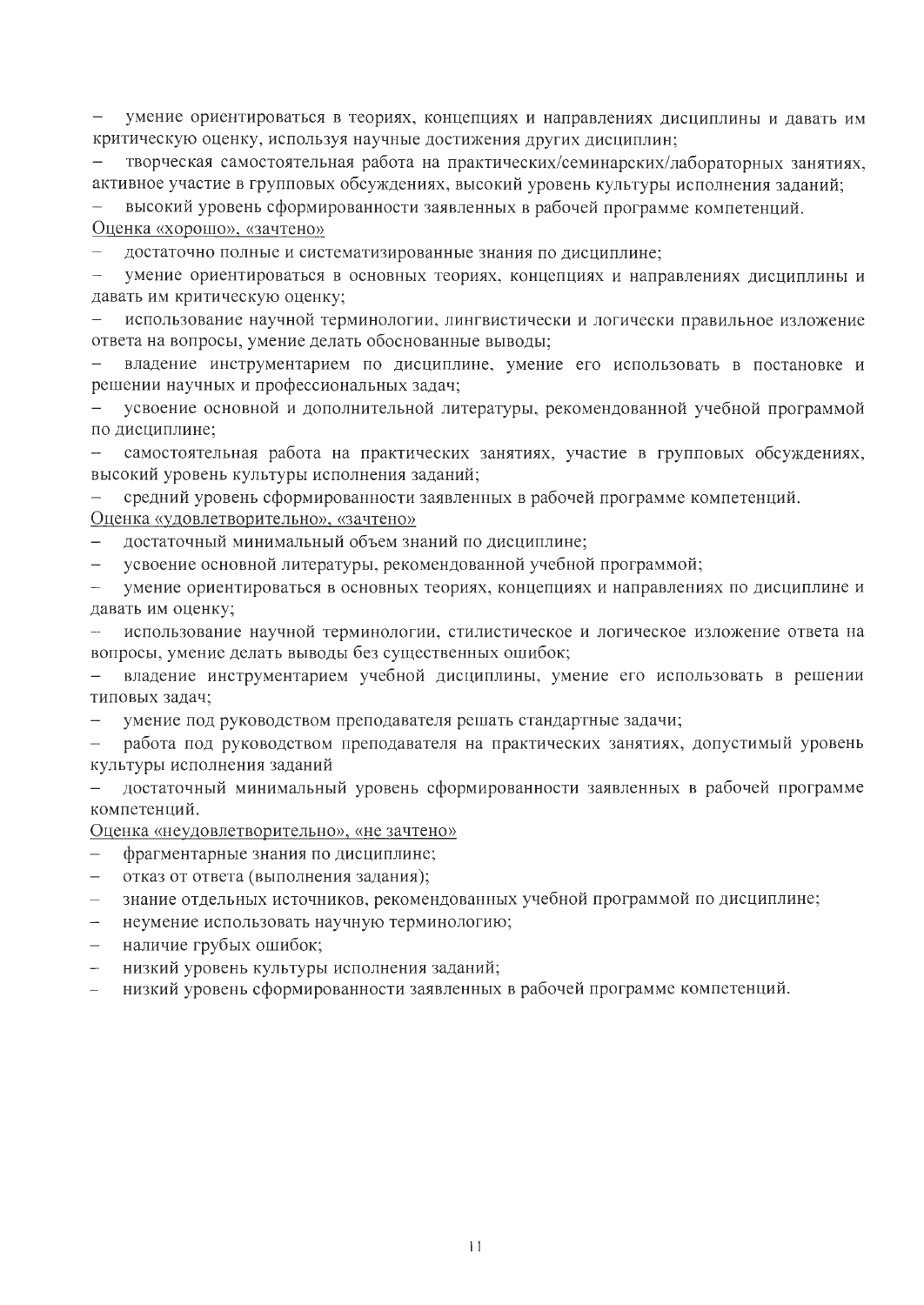| Рабочая программа дисциплины составлена авторами: |                                                                    |                                  |            |                |         |  |  |  |  |  |
|---------------------------------------------------|--------------------------------------------------------------------|----------------------------------|------------|----------------|---------|--|--|--|--|--|
| $N_2 \eta / \eta$                                 | Кафедра                                                            | Ученая степень,<br>ученое звание | Должность  | ФИО            | Подпись |  |  |  |  |  |
|                                                   | Кафедра<br>прикладной                                              | Канд. пед. наук,<br>доцент       | Доцент     | Т.В. Чернякова |         |  |  |  |  |  |
| $\overline{2}$                                    | математики и<br>технической<br>графики                             |                                  | Стар преп. | А.А. Мухаркина |         |  |  |  |  |  |
| Рабочая программа дисциплины согласована:         |                                                                    |                                  |            |                |         |  |  |  |  |  |
|                                                   | Заведующий кафедрой прикладной математики и<br>технической графики |                                  | С.С. Титов |                |         |  |  |  |  |  |
| Директор библиотеки УрГАХУ                        |                                                                    |                                  |            | Н.В. Нохрина   | Toc     |  |  |  |  |  |
| Декан факультета дизайна                          |                                                                    |                                  |            | И.С. Зубова    |         |  |  |  |  |  |